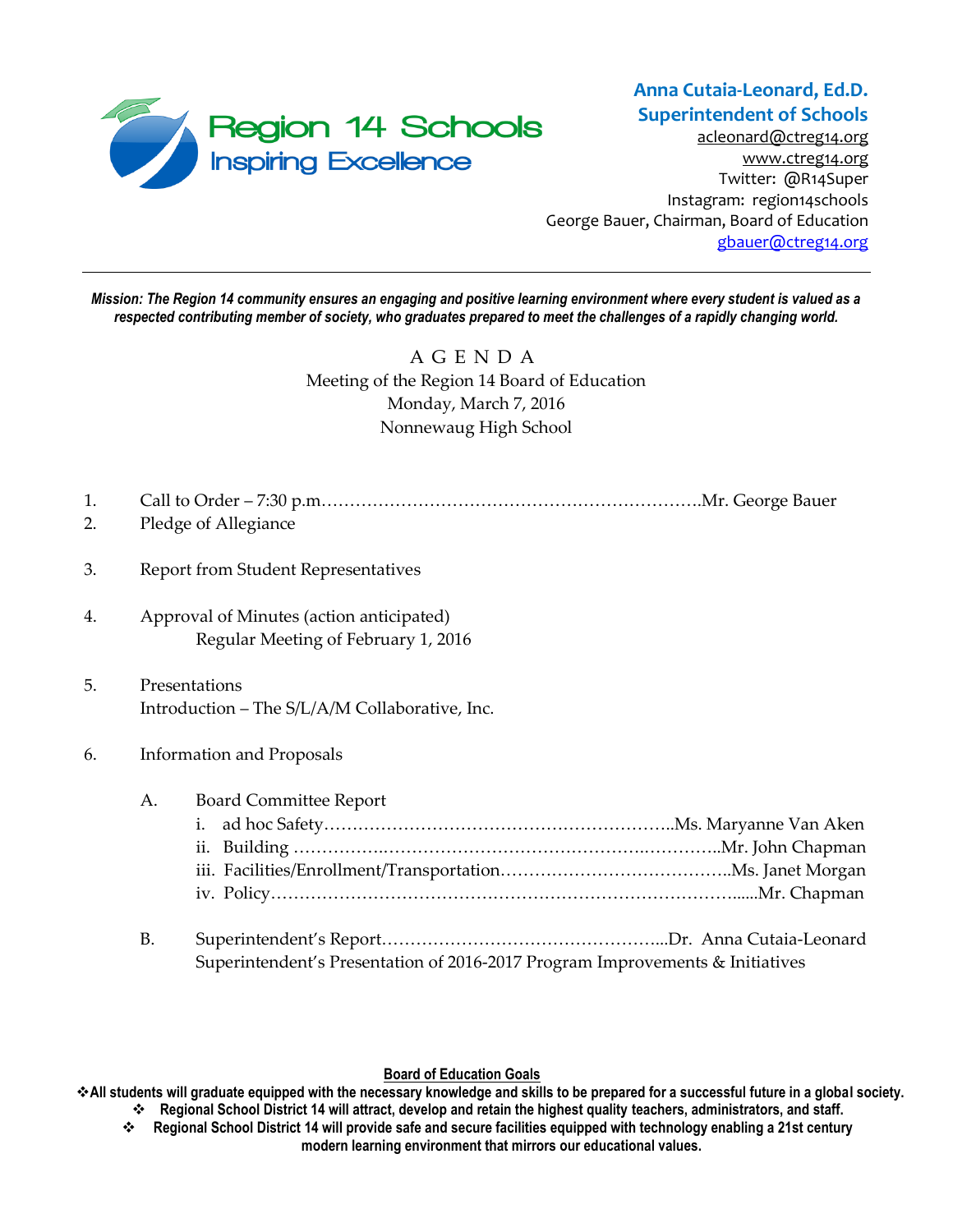## 7. Privilege of the Floor

The Board of Education will recognize citizens of Bethlehem and Woodbury, who are asked to state their name and town of residence and to please limit comments to three (3) minutes. All comments should be addressed to the Board of Education Chair. Decorum will be enforced.

## 8. Business Requiring Board Action

A. Discussion/possible action on approval of ELA Curriculum (action anticipated) Move that the Board of Education approve the ELA Curriculum as presented.

B. Discussion/possible action on approval of the 2016-2017 Regional School District 14 School Calendar (action anticipated)

Move that the Board of Education approve the 2016-2017 Regional School District 14 School Calendar as presented.

C. Approval of Out-of-State/Overnight Field Trips (action anticipated) Move that the Board of Education approve NHS Cheerleaders to Cheerleading National Championship, Myrtle Beach, SC, March 17-21, 2016, for 11 students and 5-7 staff and background checked chaperones, via coach bus, and funded by fundraising and students' families (\$400/student)

Move that the Board of Education approve NHS Agriscience students to New York Spring Carousel National Dairy Show, Syracuse, NY, April 8-9, 2016, for 5 students and 1 faculty chaperone, via Agriscience bus, and funded by Agriscience Production Account (students pay for their own meals)

## D. Polices for First Read (no action anticipated)

- i. Policy 3515 Business/Non-Instructional Operations Security of Buildings and Grounds
- ii. Policy 5121 Students Examination/Grading/Rating
- iii. Policy 5131.911 Students Safe School Climate
- iv. Policy 6146.2 Instruction Statewide Proficiency/Mastery Examinations
- v. Policy 6171 Instruction Special Education

### **Board of Education Goals**

**All students will graduate equipped with the necessary knowledge and skills to be prepared for a successful future in a global society. Regional School District 14 will attract, develop and retain the highest quality teachers, administrators, and staff.**

 **Regional School District 14 will provide safe and secure facilities equipped with technology enabling a 21st century modern learning environment that mirrors our educational values.**